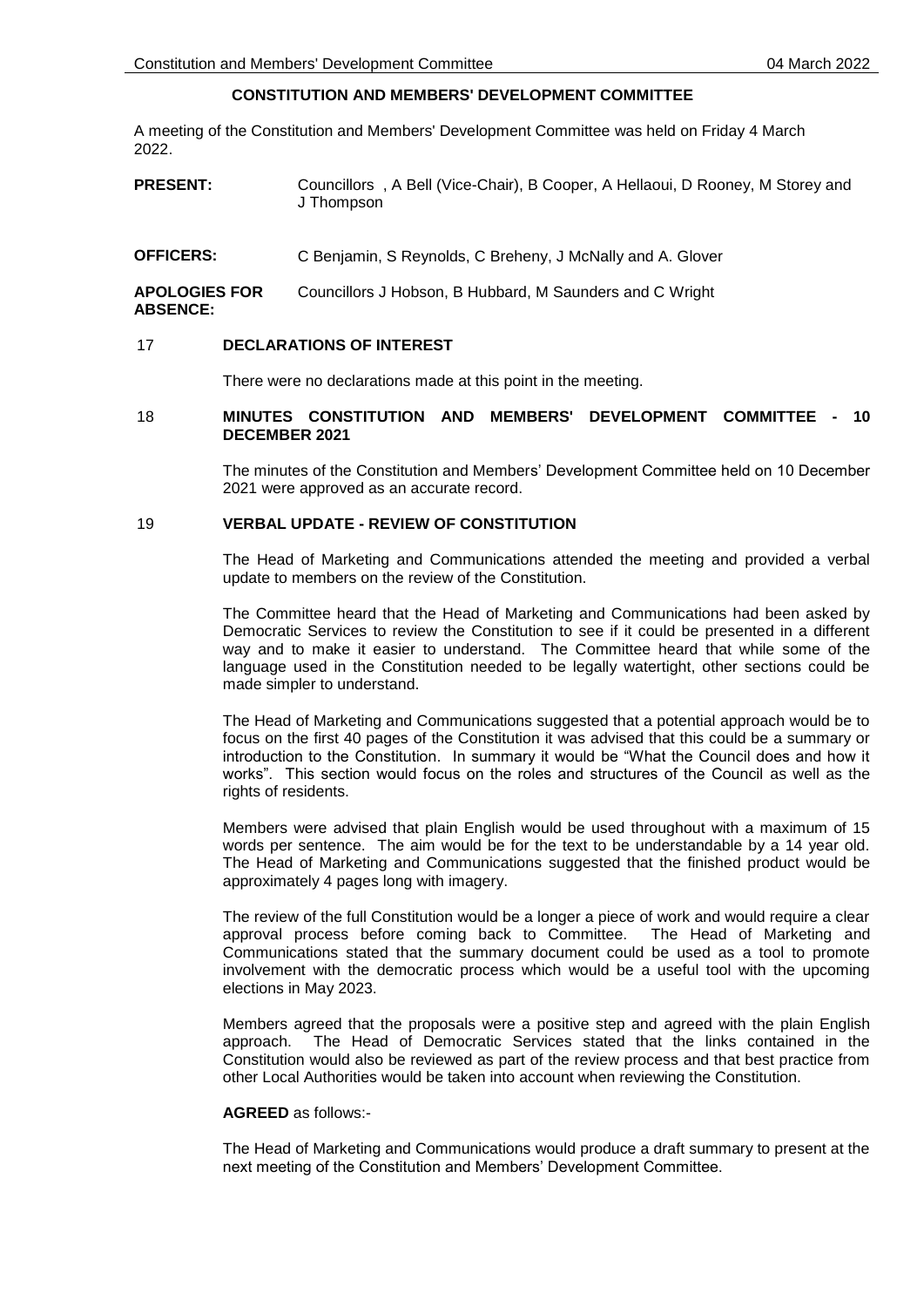### 20 **CONSTITUTION UPDATE**

The Head of Democratic Services presented the report and advised the Committee and Members of the public watching the broadcast that the Constitution was a live document that was continually updated.

The Committee were advised that occasionally amendments were needed to reflect changes in policy and legislation whilst others dealt with inconsistencies and presentational issues that had no effect on the agreed procedural rules. Other minor amendments were required to deal with the results of new legislation and did not require a change in Council processes.

Members heard that the changes to the Constitution fell within three broad areas, which are described as follows:-

- a. Alterations made as a result of decisions of either the Council or the Executive.
- b. Alterations made under the delegated powers given to the Monitoring Officer to deal with changes required as a result of legislative changes.
- c. Alterations to improve the working of the Council or, to attempt to resolve ambiguities or amend typographical or drafting errors.
- 1. The following amendments to the Council Procedure Rules are proposed under paragraph (c) above.

### **1. Council Procedure Rules**

#### **Recorded vote**

#### **Amendment to Paragraph 65**

If 12 councillors present at the meeting demand it, or if a motion related to a decision with regard to the approval of the annual budget, **the council tax or the issuing of the precept,** the names for and against the motion or amendment or abstaining from voting will be recorded and entered into the minutes. A demand for a recorded vote will override a demand for a secret ballot (which can be used when voting for positions on committees).

#### **2. Cancellation of Council Meetings**

**In order to provide clarity it is proposed that the text to be amended to include Once the proper officer has given notice and summons of a meeting**, the Chair, or the Vice Chair in the Chair's absence, (or the Monitoring Officer if they are satisfied that there is no appropriate business to be considered at the meeting), can postpone, re-arrange or cancel a meeting of Council, provided:

- (a) twenty four hours-notice of the cancellation of the meeting is given; and
- (b) that the reason for cancellation is given.

Chairs, or Vice-Chairs in the Chair's absence, of the relevant committee can postpone, re-arrange or cancel meetings of a committee. A meeting of the Council or its committees or sub-committees may not be cancelled or postponed after the meeting has been duly convened.

#### **3. Inclusion of Group Leader Role Profiles within the Constitution**

At the Constitution and Members' Development Committee held on 4 February 2020, consideration was given to a draft Group Leader Role Profile, to provide